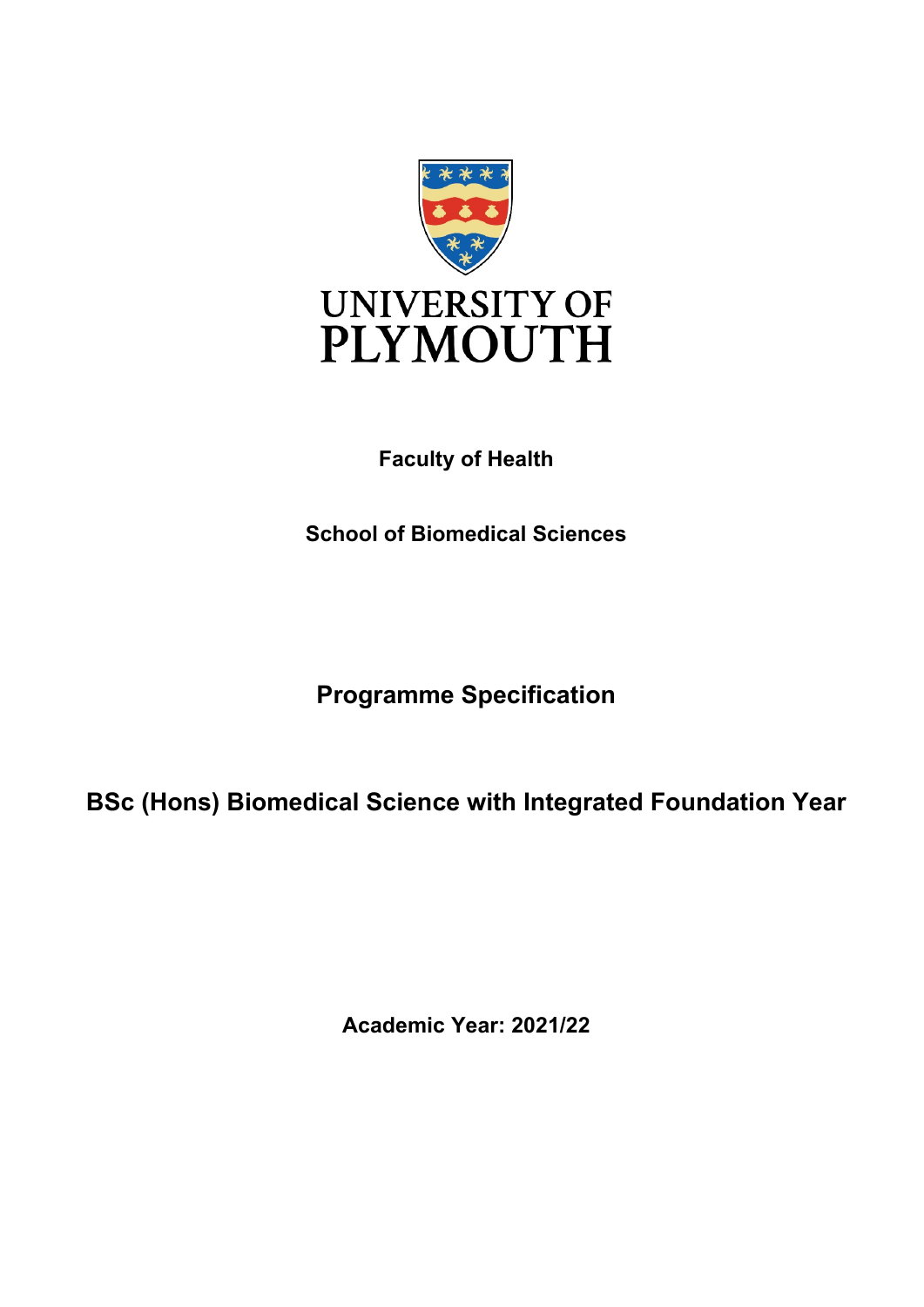## **1. Final Award title**

### BSc (Hons) Biomedical Science

Students exiting the foundation year will not receive an award unless they progress and achieve appropriate credits on progression programmes

### **Integrated Foundation Year**

Students may also undertake a Foundation Year prior to entry to Level 4 of this award before progressing to the above final award route. The approved content of the Foundation year is described in this Programme Specification. The Foundation year is an integral part of the final award route and is not therefore reflected in the final award title.

**Level 5 intermediate award title(s)**

Diploma of Higher Education

**Level 4 intermediate award title(s)** Certificate of Higher Education

**UCAS code (s):** B904

**HECOS code:** 100265 Biomedical Sciences

- **2. Awarding Institution:** University of Plymouth
- **3. Teaching institution:** University of Plymouth
- **4. Accrediting body**(ies): None

## **5. Distinctive Features of the Programme and the Student Experience**

This is a four-year BSc (Hons) degree programme starting at Year Zero. It is designed to provide a route of entry if you are not currently appropriately qualified in subject knowledge, attainment or recent experience for entry to Level 4 of undergraduate programmes in the Biomedical Sciences. If you complete the BSc (Hons) Biomedical Science with Integrated Foundation Year programme you will normally progress to BSc Biomedical Science but as the programme aligns with the QAA benchmark statements for Biomedical Sciences it is possible that students may progress to other degree awards aligned to these outcomes as shown in 10 and Appendix 4.

Distinctive features of this programme are that it: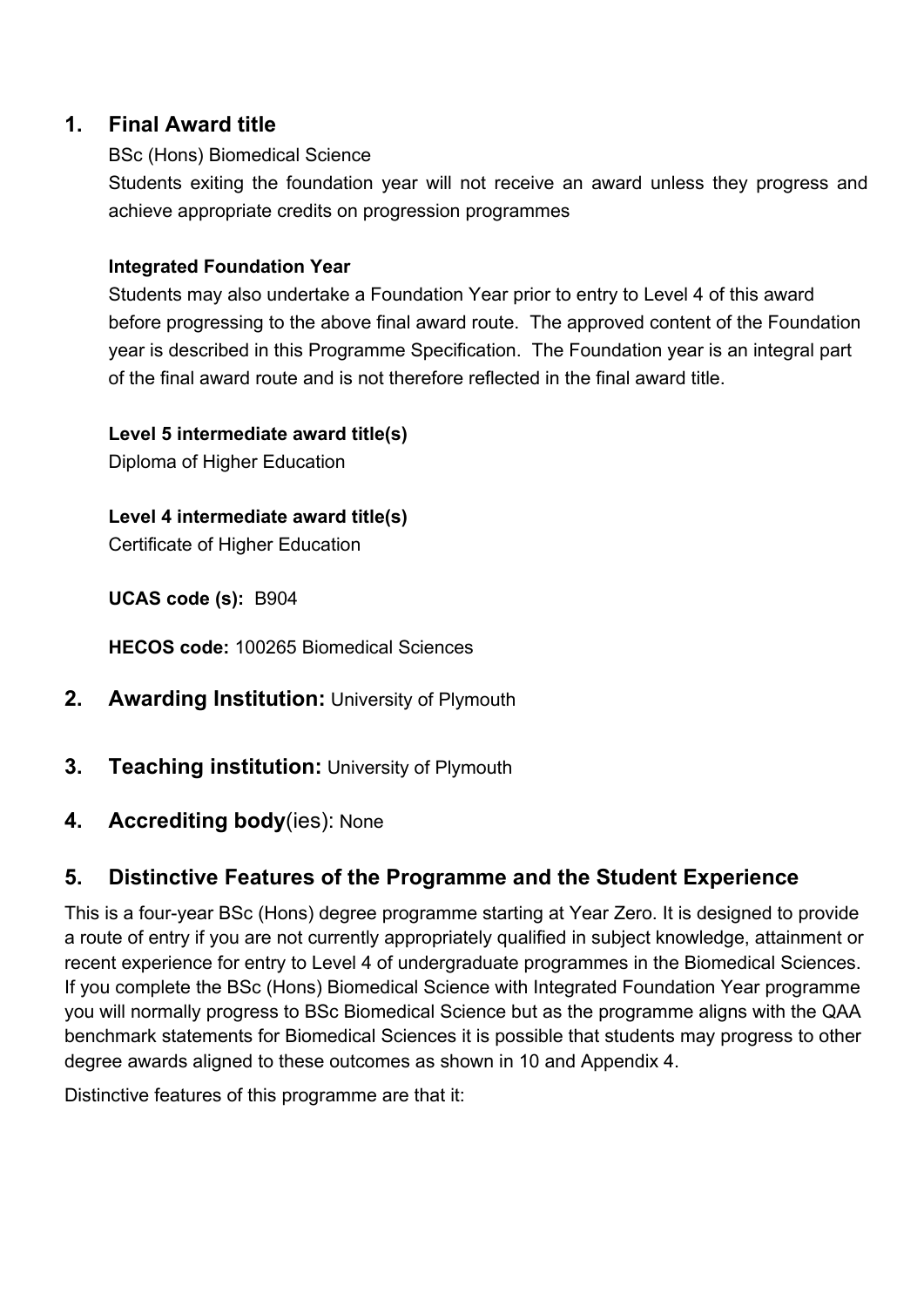- is suitable for non-standard entrants, including mature returners to study, those without Science qualifications or with Science qualifications below the standard required for entry to Level 4
- welcomes applications from those who have studied other disciplines
- provides a focussed learning experience examining the science and practice relating to modern human biology and biomedical/healthcare sciences
- provides you with a high proportion of experiential work, and intensive and early assessment, with rapid feedback designed to support learning
- includes inter-professional study opportunities to develop understanding of the broad spectrum of health services and how they interlink across the NHS
- provides personal support for learning through regular meetings with your personal tutor and input from specialist staff
- is underpinned by research activity of staff in Biomedical Sciences

To ensure that you are prepared and have experienced a range of learning approaches used, modules will utilise didactic, flipped, team and group based enquiry approaches (problem-, caseand team-based), with an emphasis on introduction to learning skills using novel, integrative and innovative cases to pique your interest.

# **6. Relevant QAA Subject Benchmark Group(s)**

The programme is devised with reference to the subject benchmarks of the discipline to which you will progress to complete your degree.

### [Biomedical Sciences](http://www.qaa.ac.uk/en/Publications/Documents/SBS-Biomedical-sciences-consultation-15.pdf) and [Biosciences](http://www.qaa.ac.uk/en/Publications/Documents/SBS-Biosciences-15.pdf)

## **7. The programme structure is described diagrammatically below.**

In Semester 1, you will complete the compulsory modules FMD001 *Molecules to cells*, FMD002 *Introduction to Human Physiology,* you will also take the all year modules *FMD003 Learning Skills for Healthcare,* BHCS002 *Current Developments in Human Biology and Biomedical sciences* 

In Semester 2, you will take the core semester 2 modules FMD004 *Interdisciplinary and Team Based Learning* BHCS001 *Infection, Immunity and Therapeutics*, and will continue the all year modules *FMD003 Learning Skills for Healthcare,* BHCS002 *Current Developments in Human biology and Biomedical sciences*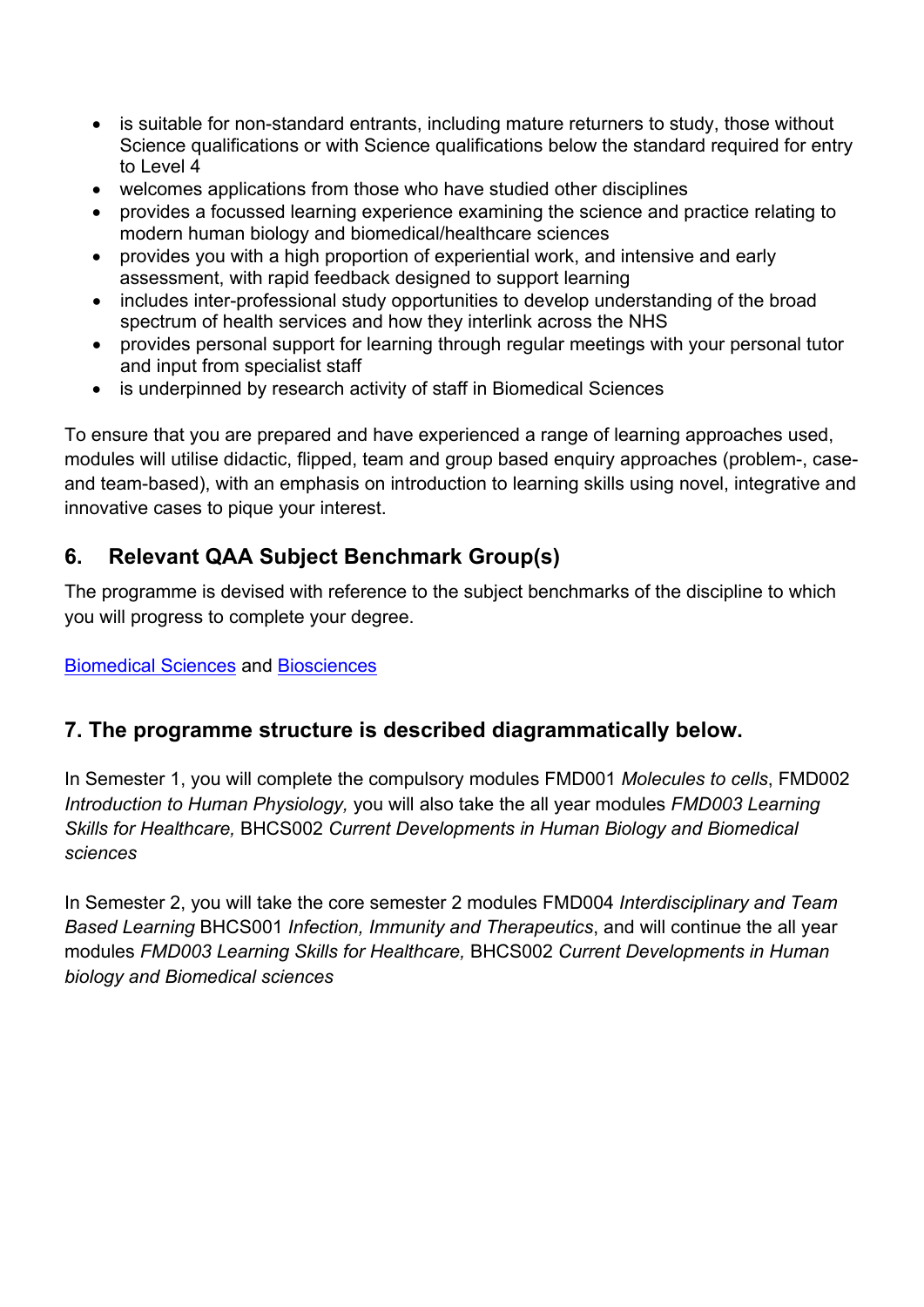| <b>Semester 1 Modules</b>                                    |                                                                                                                  | <b>All Year Modules</b>                            |                                                                                                           |  |  |  |  |
|--------------------------------------------------------------|------------------------------------------------------------------------------------------------------------------|----------------------------------------------------|-----------------------------------------------------------------------------------------------------------|--|--|--|--|
| <b>FMD001</b><br>Molecules to cells                          | <b>FMD002</b><br>Introduction to<br>Human<br>physiology                                                          | <b>FMD003</b><br>Learning skills for<br>healthcare | <b>BHCS002</b><br>Current<br>developments in<br>Human Biology and<br><b>Biomedical</b><br><b>Sciences</b> |  |  |  |  |
| 20 credits)                                                  | (20 Credits)                                                                                                     |                                                    |                                                                                                           |  |  |  |  |
| <b>Semester 2 Modules</b>                                    |                                                                                                                  |                                                    |                                                                                                           |  |  |  |  |
| <b>BHCS001</b><br>Infection,<br>immunity and<br>therapeutics | <b>FMD004</b><br>Interdisciplinary<br><b>Learning and</b><br><b>Team Based</b><br>Learning<br>(Enquiry learning) | (20 Credits)                                       | (20 credits)                                                                                              |  |  |  |  |
| 0 Credits)                                                   | (20 Credits)                                                                                                     |                                                    |                                                                                                           |  |  |  |  |

#### **Module Overviews**

The information below provides a synopsis of the aims and scope of the modules you will take in the foundation year. Please refer to the individual module records for further detailed information on content, learning outcomes and assessment strategy.

BHCS001 This module provides an introduction to scientific theory and practice relating to microbiology and immunology. It will also introduce you to therapeutic strategies to prevent infection or modify diseases associated with immune dysfunction.

BHCS002 In this module you will explore the nature and complexity of contemporary issues in Human Biology. It will also help you to develop a confident, independent, reflective and selfmanaged approach to learning.

FMD001 You will be introduced to key aspects of genetics, biochemistry, molecular and cellular biology that will underpin your later learning. The aim is to introduce important reaction cycles within the human body, the structure and roles of nucleic acids and key concepts of cellular organisation and function.

FMD002 This module will provide you with a grounding in key aspects of human anatomy and physiology that will underpin later learning in pathophysiology, pathology and developmental biology.

FMD003 This module will assist you in developing an independent, reflective and self-managed approach to study in higher education. You will build confidence in learning through developing effective study skills, including information literacy and time management. It will introduce you to the requirements and formats of scientific communication and you will develop awareness of the skills and personal attributes needed for programme specific practice.

FMD004 This module is designed to enable you to develop key skills required for working in multidisciplinary teams. You will be encouraged to work with your colleagues to manage tasks and tailor learning according to their own particular discipline.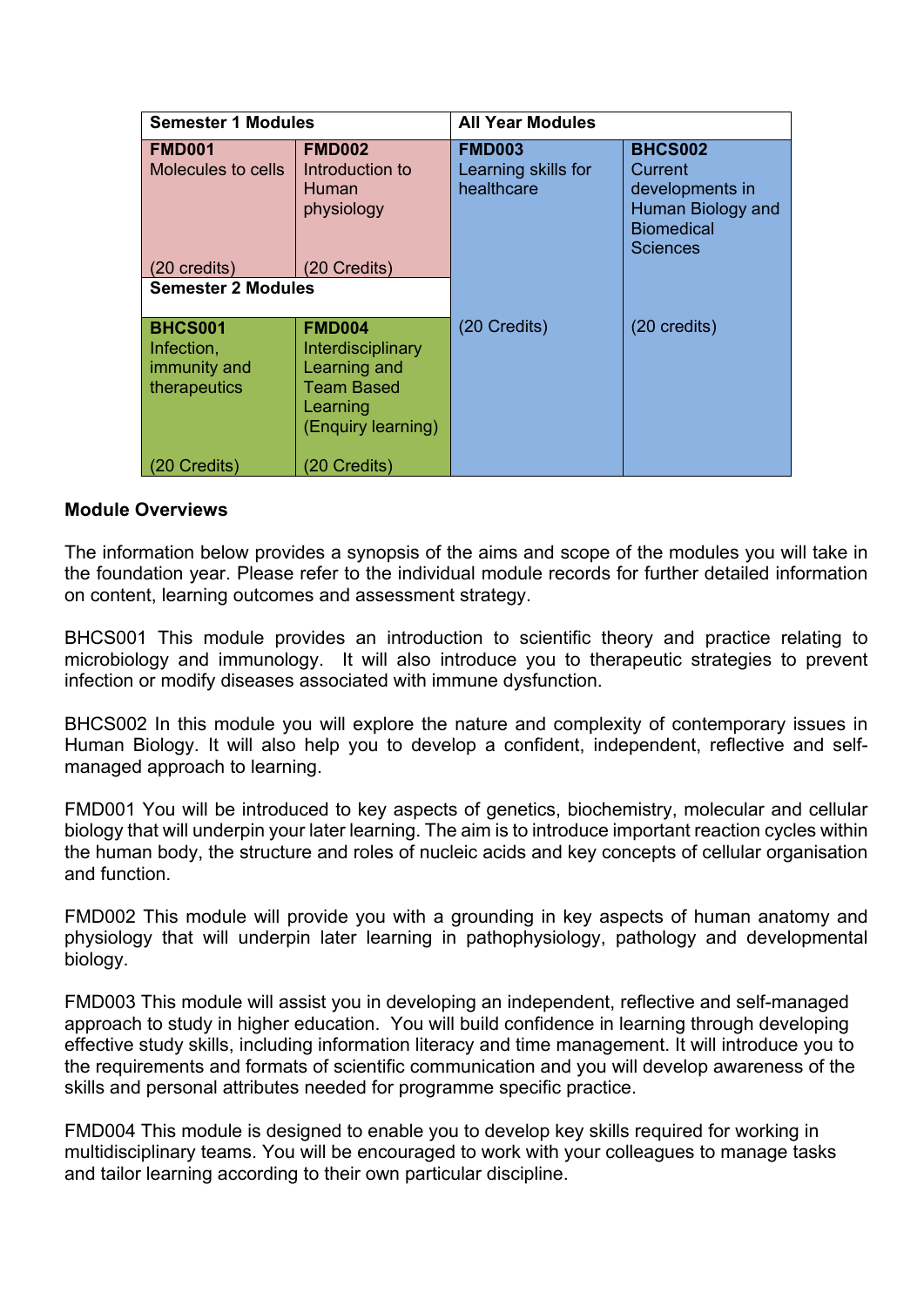# **7.0 Programme Aims**

The aims shown below are those for the Level Zero element of this programme. They should be read in conjunction with the aims of the BSc (Hons) programmes available to you in the School of Biomedical Sciences (see links [here\)](https://www.plymouth.ac.uk/schools/school-of-biomedical-and-healthcare-sciences) to show the full scope of our ambitions for you.

The aims of the Level Zero programme are to:

- 7.1 produce students who have a broad yet comprehensive understanding of the fundamentals of science, that are necessary for successful progression to and in an honours degree programme in a biomedical sciences discipline
- 7.2 develop the ability to apply scientific knowledge and skills appropriately and successfully in undergraduate studies in human biology and health sciences
- 7.3 equip students with the study skills necessary to successfully progress to and in an honours degree programme in biomedical sciences
- 7.4 enable students to become confident, critically self-aware independent learners.
- 7.5 begin to develop in students a range of key and transferable skills of value in the world of employment, including skills in the areas of communication, problem-solving, team-working, information-handling and processing.
- 7.6 prepare students for and initiate students into the culture of University-level study, both in terms of the academic standards and the study patterns required.

### **8. Intended programme learning outcomes (ILOs)**

The intended learning outcomes shown below are those for the Level Zero element of this programme. You should read these in conjunction with the Intended Learning Outcomes of the BSc (Hons) programmes available to you in Biomedical Sciences (see links [here\)](https://www.plymouth.ac.uk/schools/school-of-biomedical-and-healthcare-sciences) to show the full scope of our ambitions for you.

### **8.1 Knowledge and understanding**

On successful completion you should be able to.

1. Demonstrate a broad understanding of the fundamental knowledge base and the terminology relating to disciplines across human biology and biomedical sciences including anatomy, biochemistry, microbiology, physiology, genetics, cellular and molecular biology and immunology.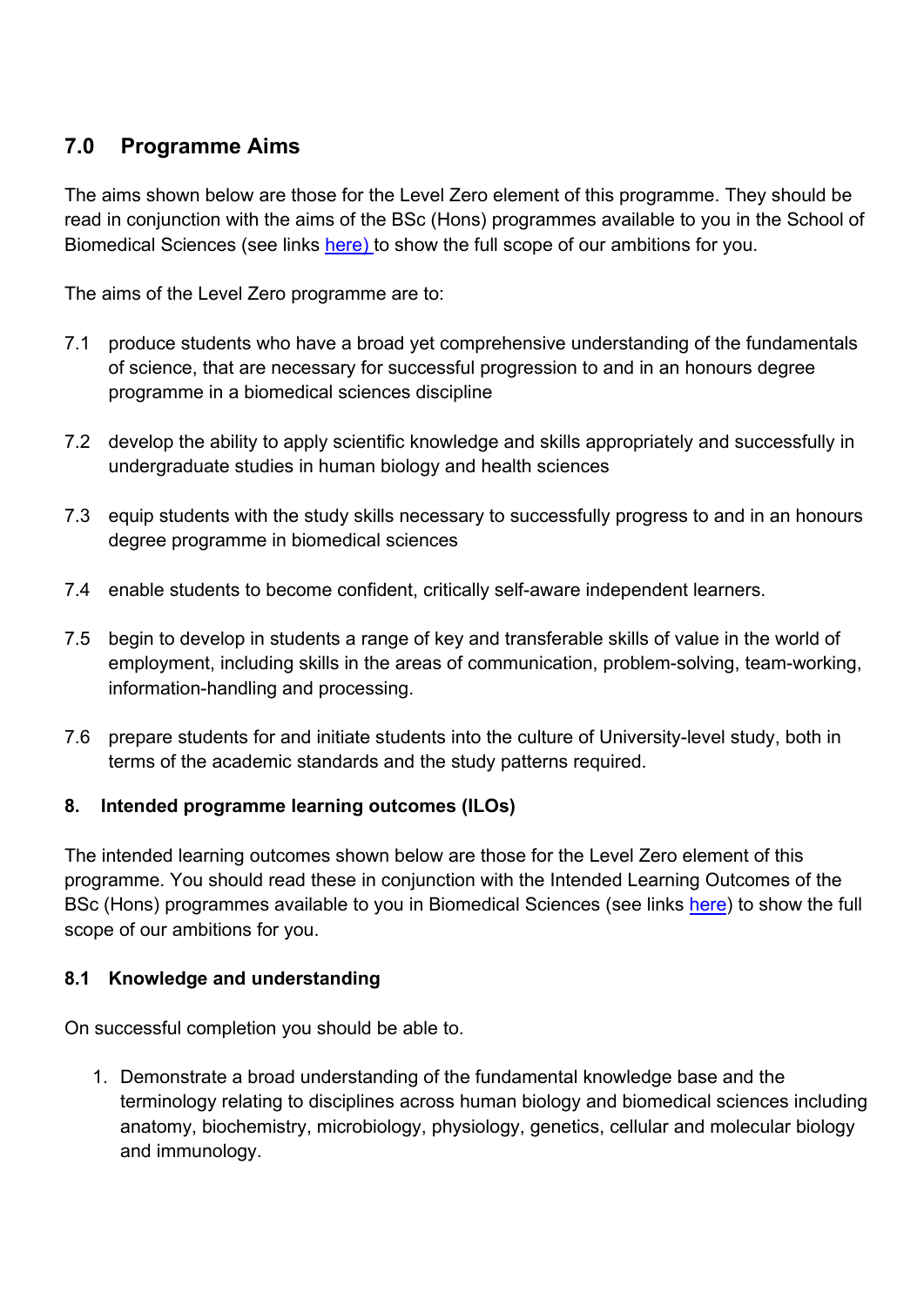2. Demonstrate an awareness of current areas of debate and discovery in Biomedicine and how scientific knowledge and methods can be applied to investigate them and improve human health.

### **8.2 Cognitive and intellectual skills**

On successful completion you should be able to.

- 1. Identify correctly the concepts and principles underlying theoretical frameworks in biomedical sciences and begin to identify strengths and limitations of such models.
- 2. Judge the reliability of data, results and information using well defined techniques and/or criteria.
- 3. Operate in a range of varied but predictable contexts relevant to biomedicine, requiring the use and application of specified scientific techniques and information sources.

## **8.3 Practical skills**

On successful completion you should be able to.

- 1. Demonstrate skills in the safe handling of a range of biological and non-biological materials in laboratory settings, taking into account their physical and chemical properties, including any specific hazards associated with their use.
- 2. Demonstrate the skills required to conduct standard laboratory procedures for investigation of human function and dysfunction.
- 3. Demonstrate skills in the monitoring, by observation and/or measurement, of a variety of physical, chemical or biological properties, events or changes, of both a quantitative and qualitative nature, together with their systematic and reliable recording and documentation.

## **8.4 Key, transferable and employment-related skills**

On successful completion you should be able to demonstrate.

- 1. Written and oral communication skills and be able to use these in a variety of contexts.
- 2. Problem-solving skills, relating to qualitative and quantitative information.
- 3. Numeracy and computational skills appropriate to the study of undergraduate biomedical sciences at university.
- 4. Information-retrieval skills, in relation to primary and secondary information sources.
- 5. An awareness of their own capabilities in key areas and engage in development activity through guided self-direction.
- 6. An understanding of how to work effectively and give/receive effective feedback independently and as part of a team/group.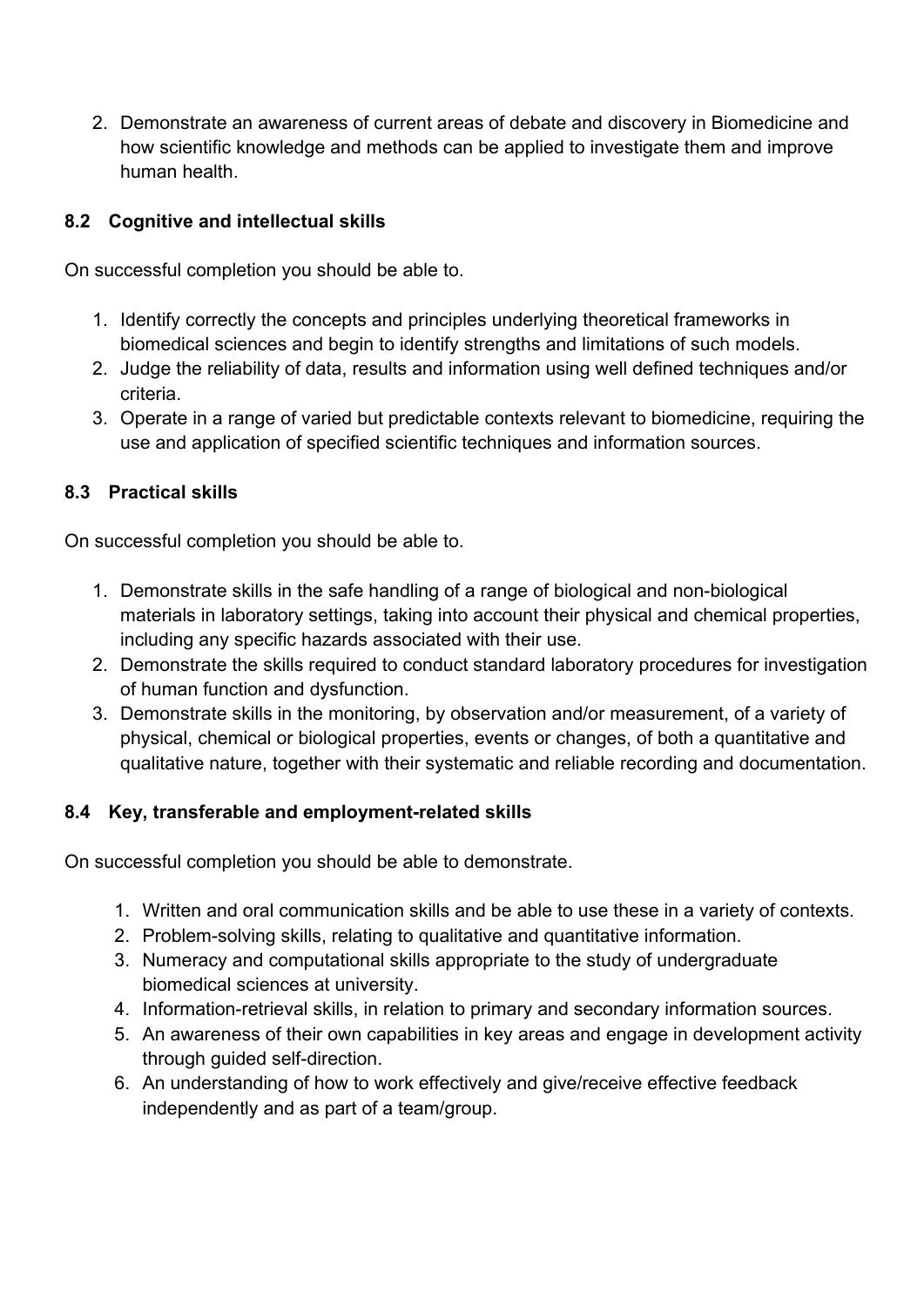### **8.5 Levels 4-6**

### **Knowledge and understanding**

On successful completion graduates should have developed:

1) An understanding of the role of biomedical sciences in contributing to knowledge of human health and the development and diagnosis of a range of diseases.

2) An understanding of the application of biomedical sciences in diagnostic and research settings, and the ethical implications of advances in biomedicine.

3) An understanding of the scientific importance of current advances in knowledge in specialised areas of biomedicine which are enriched by staff research and scholarship.

4) An understanding and integration of a range of anatomical, physiological, pathological, molecular, genetic, pharmacological, immunological, biochemical, and microbiological aspects of biomedicine and their applications to human health, disease, diagnostics and therapeutics.

#### **Cognitive and intellectual skills**

On successful completion graduates should have developed:

1) An understanding of the contested and developing nature of knowledge and identify and evaluate alternative hypotheses and viewpoints.

- 2) The ability to assess the reliability and validity of evidence.
- 3) Reasoned and informed arguments.
- 4) The necessary skills to identify, formulate and resolve problems.

5) The skills to synthesise information from disparate sources.

6) The ability to think logically, creatively and critically, and formulate and test scientific hypotheses.

#### **Key and transferable skills**

On successful completion graduates should have developed the ability to:

1) Select and use appropriate communication and information technologies, including the internet, word-processing, graphics, spreadsheets and specialist software packages.

2) Communicate effectively through oral and in a variety of written and graphical formats to specialist and non-specialist audiences.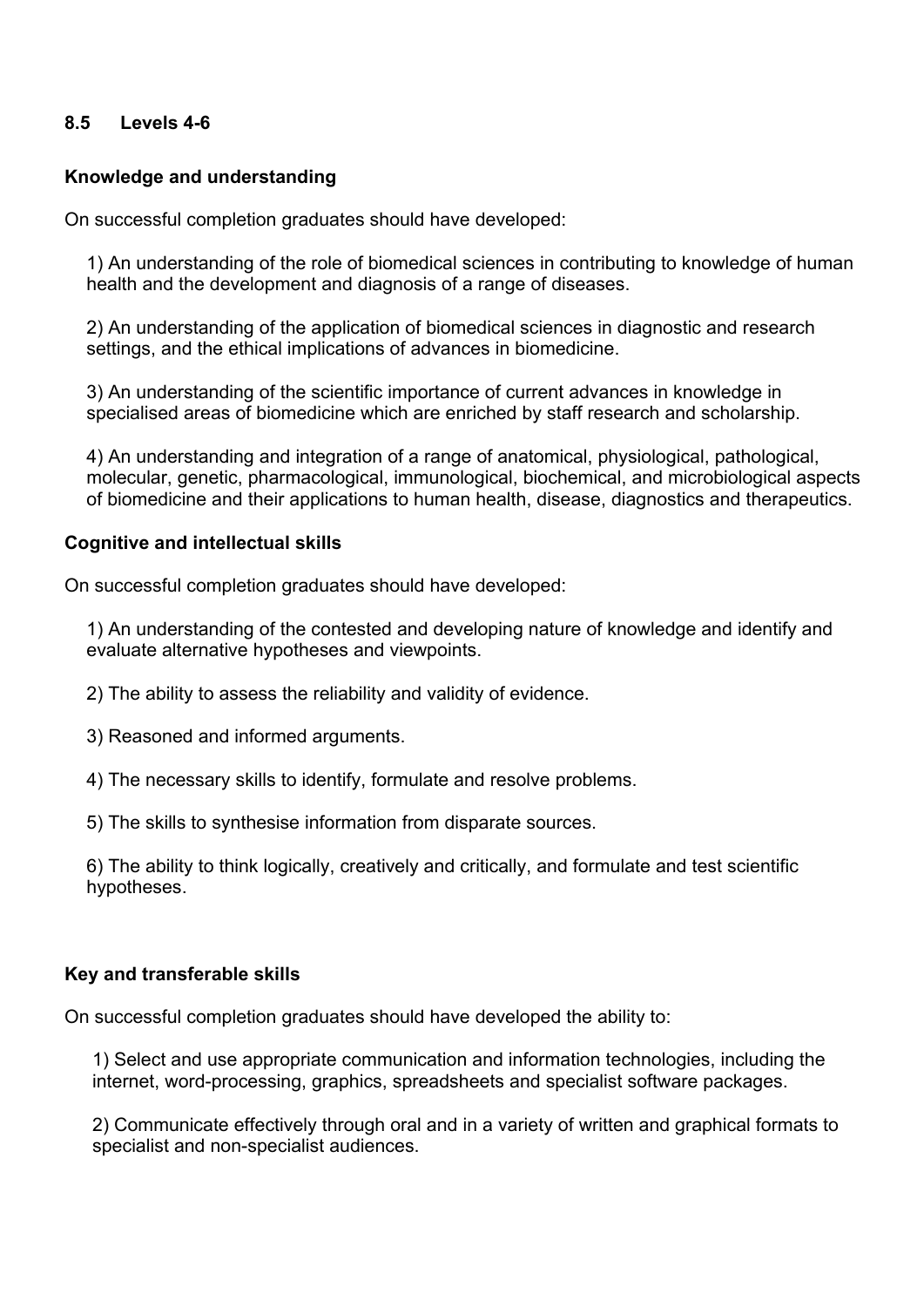3) Work independently and organise his/her own learning.

4) Search for, retrieve, sift, select and order biomedical information from a variety of sources.

5) Collate, analyse and interpret data in quantitative and qualitative forms.

6) Use a range of established techniques to initiate and undertake critical analysis of information, and to propose solutions to problems arising from that analysis.

7) Participate effectively and supportively in groups, meeting obligations to others.

8) Transfer skills and apply them in new contexts.

9) Reflect on his/her own learning and evaluate personal strengths and weaknesses.

### **Employment related skills**

On successful completion graduates should have developed:

1) Qualities and transferable skills necessary for employment in a range of biomedical employment settings: (i) the exercise of initiative and personal responsibility; (ii) decision making in complex and unpredictable contexts (iii) the ability to identify and undertake appropriate further training of a professional or equivalent nature.

2) The ability to identify relevant areas for employment.

### **Practical skills**

On successful completion graduates should have developed:

1) The skills to enable them to record clinical and laboratory observations in a professional manner.

2) The skills to enable them to operate key instrumentation related to the practice of biomedical sciences.

3) The skills to enable them to plan, manage, execute, analyse and report laboratory work in a responsible and safe manner.

4) The skills to enable them to perform qualitative and quantitative laboratory analyses.

5) The skills to enable them to apply appropriate statistical tests to datasets.

6) The experience and practice laboratory skills in cellular, physiological, molecular, immunological, microbiological, haematological, genetic and biochemical aspects of biomedicine.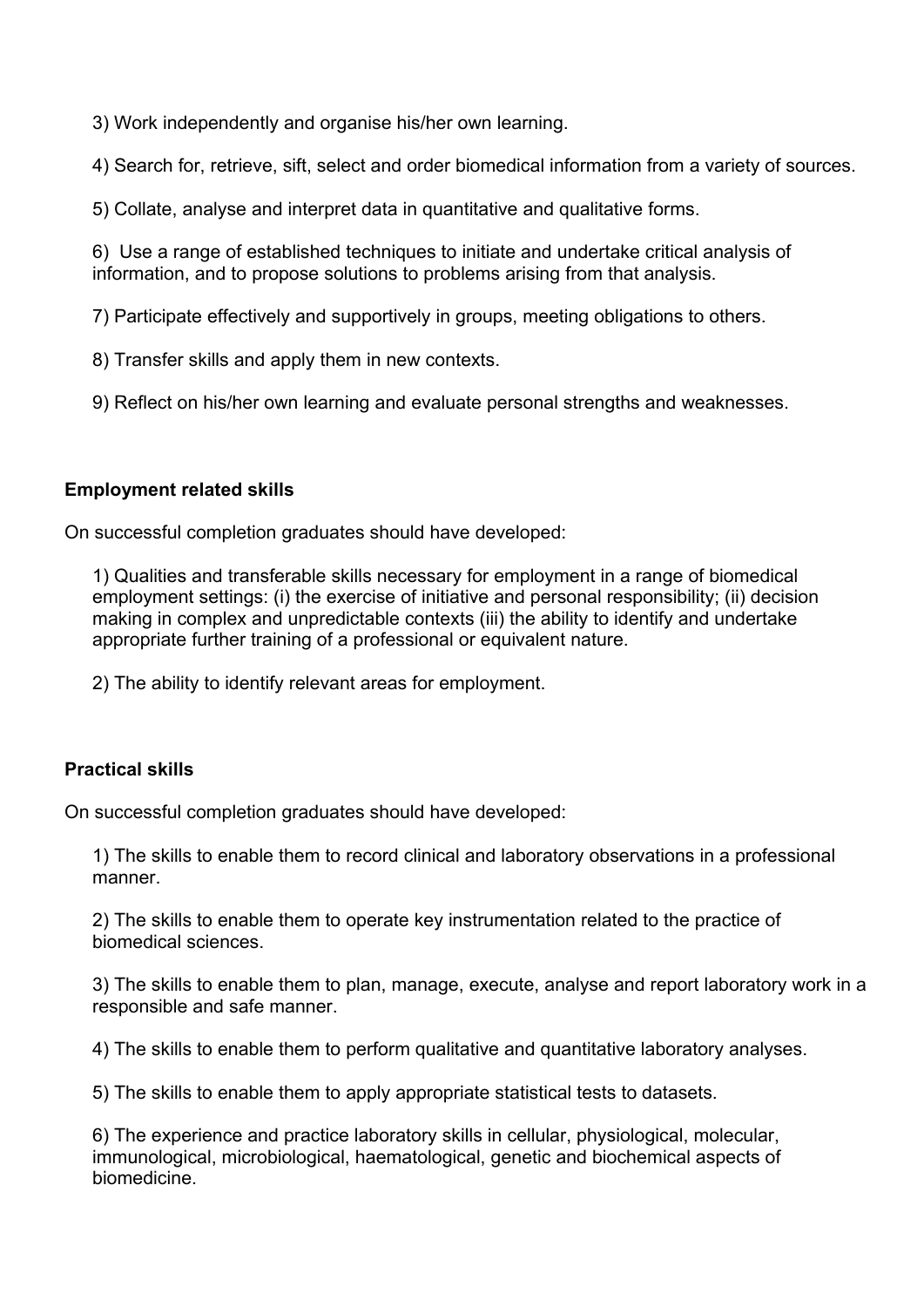7) An awareness of good laboratory practice, quality control and assurance, health and safety policies, COSHH and risk assessment.

## **9. Admissions Criteria**

All applicants must have GCSE (or equivalent) Maths and English at Grade C/Level 4 or above.

International applicants must also satisfy the University's English language requirements as specified at

<https://www.plymouth.ac.uk/international/how-to-apply/international-students-entry-requirements>

|                           | <b>Qualifications</b><br><b>Level Required</b>           |                                 |  |  |  |  |  |  |  |
|---------------------------|----------------------------------------------------------|---------------------------------|--|--|--|--|--|--|--|
|                           | <b>Required</b>                                          |                                 |  |  |  |  |  |  |  |
| For all applicants        | <b>GCSE Mathematics</b>                                  | 4/C                             |  |  |  |  |  |  |  |
|                           | <b>GCSE English</b>                                      | 4/C                             |  |  |  |  |  |  |  |
| <b>International</b>      | <b>IELTS</b>                                             | IELTS 6.0 overall with at least |  |  |  |  |  |  |  |
| <b>students</b>           |                                                          | 5.5 in each element             |  |  |  |  |  |  |  |
| <b>Applicants with</b>    | A Levels                                                 | 32-48 UCAS points, a            |  |  |  |  |  |  |  |
| formal                    |                                                          | minimum of 2 A levels to        |  |  |  |  |  |  |  |
| qualifications in         |                                                          | include at least one pass in a  |  |  |  |  |  |  |  |
| <b>Science</b>            |                                                          | science subject                 |  |  |  |  |  |  |  |
|                           | <b>AS Level</b>                                          | At least two passes in science  |  |  |  |  |  |  |  |
|                           |                                                          | subjects                        |  |  |  |  |  |  |  |
|                           | <b>Baccalaureate</b>                                     | 24 overall to include 1 subject |  |  |  |  |  |  |  |
|                           |                                                          | from science - English and      |  |  |  |  |  |  |  |
|                           |                                                          | mathematics must be             |  |  |  |  |  |  |  |
|                           |                                                          | included.                       |  |  |  |  |  |  |  |
|                           | <b>BTEC</b>                                              | <b>18 Unit BTEC National</b>    |  |  |  |  |  |  |  |
|                           | Diploma/QCF Extended                                     |                                 |  |  |  |  |  |  |  |
|                           | Diploma: PPP from a science                              |                                 |  |  |  |  |  |  |  |
|                           | related subject. 12 Unit BTEC                            |                                 |  |  |  |  |  |  |  |
|                           | <b>National Certificate/QCF</b>                          |                                 |  |  |  |  |  |  |  |
|                           |                                                          | Diploma: MP from a science      |  |  |  |  |  |  |  |
|                           |                                                          | related subject.                |  |  |  |  |  |  |  |
|                           | Post GCSE quals                                          | Level 3 required                |  |  |  |  |  |  |  |
|                           | such as NVQ                                              |                                 |  |  |  |  |  |  |  |
|                           | <b>GNVQ and AGNVQ</b>                                    | Passes in science subjects      |  |  |  |  |  |  |  |
| <b>Applicants without</b> | Applications from students with non-standard             |                                 |  |  |  |  |  |  |  |
| formal                    | qualifications, including those without Science          |                                 |  |  |  |  |  |  |  |
| qualifications in         | qualifications at Level 3, are welcomed and are          |                                 |  |  |  |  |  |  |  |
| <b>Science</b>            | assessed on an individual basis. This programme is       |                                 |  |  |  |  |  |  |  |
|                           | also suitable for those returning to study who can offer |                                 |  |  |  |  |  |  |  |
|                           | work or other related experience in place of formal      |                                 |  |  |  |  |  |  |  |
|                           | qualifications and who have the equivalent of basic      |                                 |  |  |  |  |  |  |  |
|                           | mathematical, English and science skills (ie the         |                                 |  |  |  |  |  |  |  |
|                           | equivalent of a Grade C/4 at GCSE level)                 |                                 |  |  |  |  |  |  |  |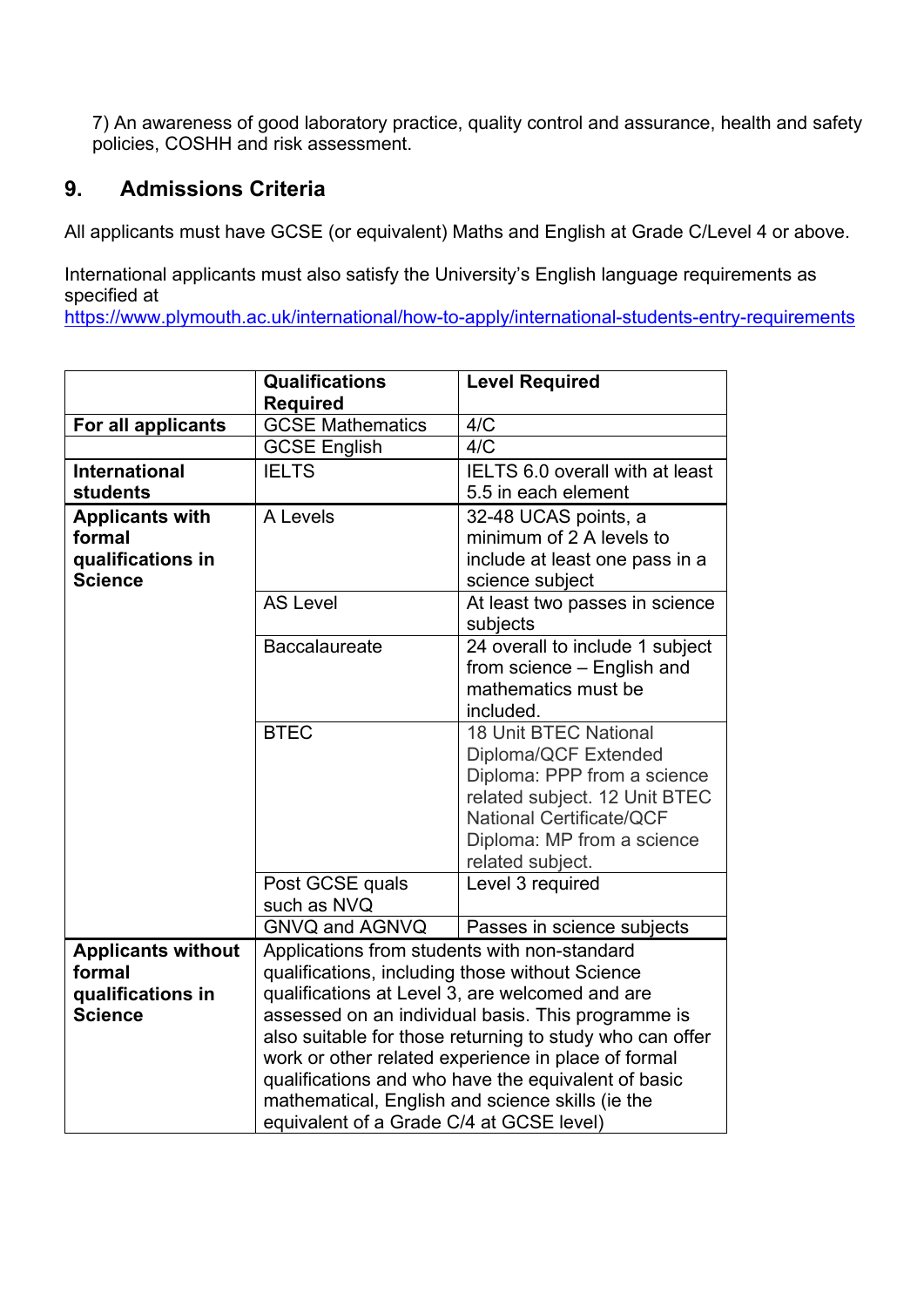Applications for the programme will be administered through the University of Plymouth Central Admissions team.

In accordance with the University's Academic Regulations, Accreditation for Prior Learning (APEL) may be applied where you can demonstrate appropriate recent learning or experience that fully satisfies the learning outcomes of the module(s) concerned.

In accordance with the University's policies, Level Zero programmes welcome applications from disabled students who are appropriately qualified, academically, for the programme. Information interviews are conducted with applicants to determine the nature of adjustments required prior to acceptance onto the programme and suitability for relevant progression routes.

An overview of the entry process is shown in appendix 3.

## **10. Progression criteria for Foundation Year**

Please note if students do not progress to a degree programme they will receive academic credit but not an award title.

The University guarantees progression to one of the science-based BSc programmes identified in Appendix 4, providing you have achieved:

- 120 credits in the programme described in this specification and
- met relevant academic and professional entry requirements as detailed in appendix 4

Please note, however, that the University does not guarantee progression to an individual programme. Within the suite of programmes available for progression, disciplines may apply additional criteria for progression and these may differ among programmes. Any such additional criteria will be made clear to you early in the Level Zero programme; current requirements are shown in Appendix 3. They may include:

- a threshold greater than 60% in the overall mean mark achieved
- competitive entry for a limited number of places, with entry determined by defined criteria of performance in Level Zero
- an interview to assess suitability for the programme
- DBS checks
- you should be aware that some programmes may ask for a formal internal application so please make these enquiries in good time (BSc (Hons) Clinical Physiology).

There is no guarantee of progression to programmes other than BSc (Hons) Biomedical Science and the progression routes shown in appendix 4. If you are intending to progress to other programmes at University of Plymouth you should contact the admissions teams of the programme to which they wish to progress prior to enrolling on the foundation programme,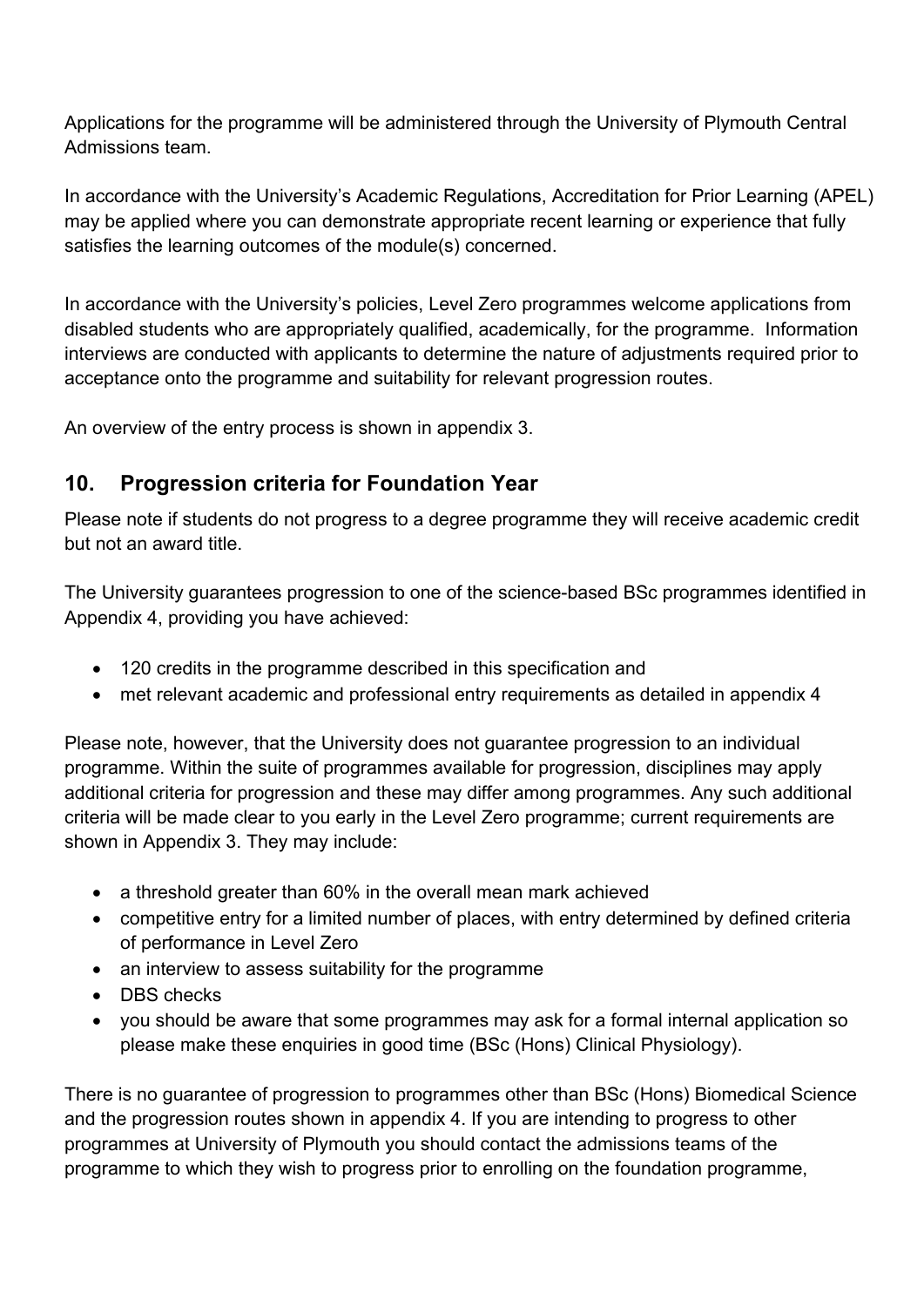progression however would not be guaranteed and would be subject to but not limited to availability of places and a student's academic and personal profile. This may also affect your funding and you may lose the gift year as SFE/SFW may view the next year of study as a repeat year.

# **10.2 Progression criteria for Final and Intermediate Awards**

Progression to Stage two (year two) or award of Certificate of Higher Education requires 120 credits at level 4.

Progression to final year or award of Diploma of Higher Education requires 240 credits at level 4 and 5.

BSc (Hons) Biomedical Science: 360 credits, including 120 credits at level 6, 120 further credits at level 5 or above and 120 credits at level four.

BSc Biomedical Science: 320 credits, including 80 credits at level 6, 120 further credits at level 5 or above and 120 credits at level four.

## **11. Non-standard Regulations**

None

## **12. Transitional Arrangements**

The arrangements below are for students who are enrolled on the BSc Human Biology with Foundation year programme in 2018-19. Students given a second attempt by a referred board will repeat the following modules in 2019-20 to ensure they meet the appropriate programme outcomes.

| Module taken in 2018-19 or earlier | Corresponding module to be taken in |
|------------------------------------|-------------------------------------|
|                                    | 2019-20 onwards                     |
| MATH019                            | MATH019                             |
| GEES001                            | GEES001                             |
| <b>BIOL012</b>                     | <b>FMD001</b>                       |
| <b>BIOL013</b>                     | <b>FMD002</b>                       |
| <b>CHM009</b>                      | <b>FMD004</b>                       |
| <b>CHM010</b>                      | BHCS001                             |
| <b>PHY009</b>                      | <b>FMD004</b>                       |
| <b>PHY010</b>                      | BHCS001                             |
| <b>BIO015</b>                      | BHCS002                             |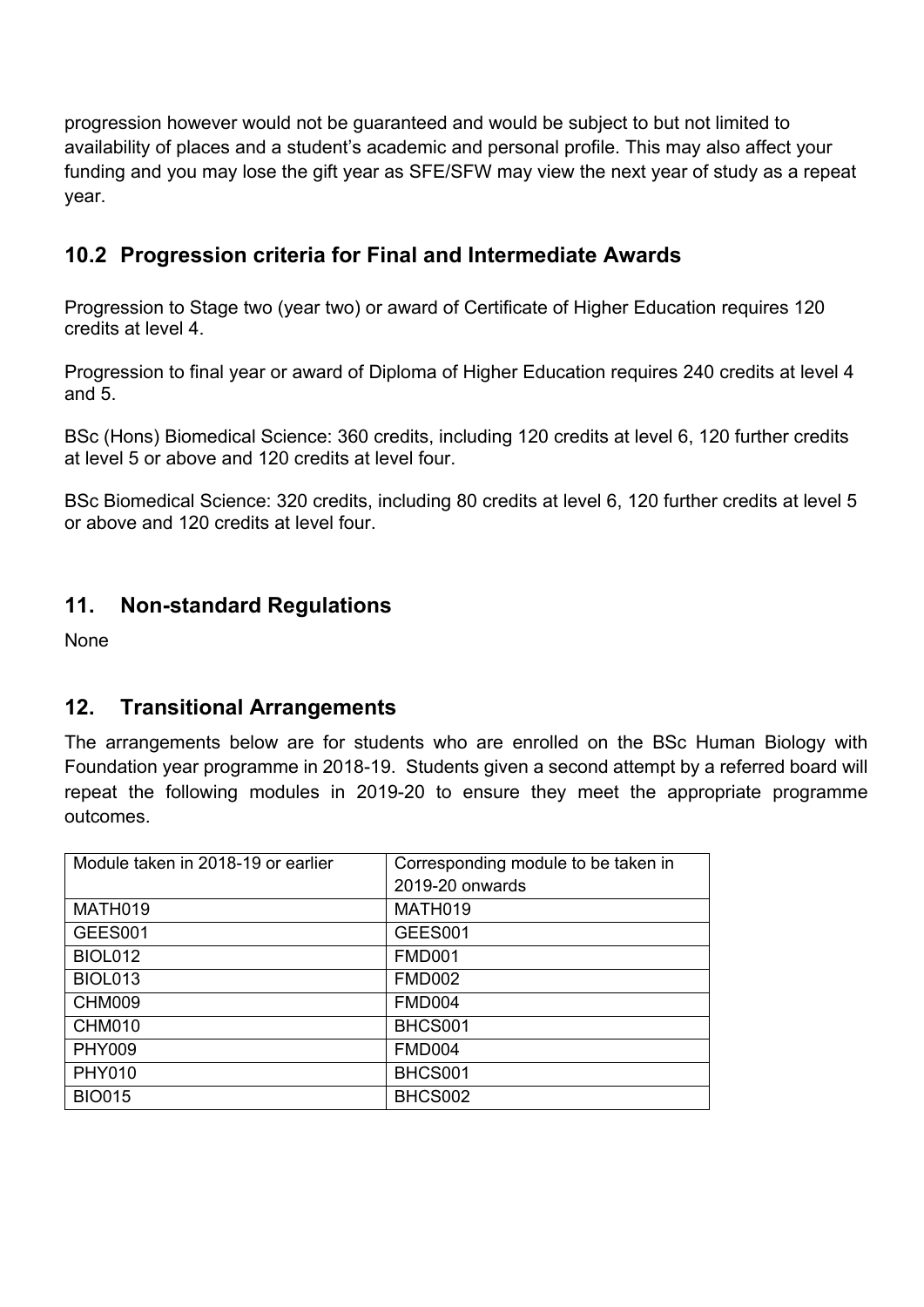## **Appendices**

A**ppendix 1: Programme Specification Mapping (UG): module contribution to the meeting of Award Learning Outcomes** 

| <b>Core Modules</b> |                            |                                     |                | Award Learning Outcomes contributed to (for more information see Section 8) |                           |                           |         |                                                                                   |   |    |                           | Compensatio                                                                                                                                   | Assessment Element(s) and |         |    |              |               |
|---------------------|----------------------------|-------------------------------------|----------------|-----------------------------------------------------------------------------|---------------------------|---------------------------|---------|-----------------------------------------------------------------------------------|---|----|---------------------------|-----------------------------------------------------------------------------------------------------------------------------------------------|---------------------------|---------|----|--------------|---------------|
|                     |                            | Knowledge &<br>understanding<br>8.1 |                | Cognitive &<br>8.2                                                          | intellectual skills       |                           | 8.3     | <b>Practical skills</b><br>Key transferable & Employment<br>related skills<br>8.4 |   |    | n.<br>Y/N                 | weightings<br>[use KIS definition]<br>E1-exam<br>E2 - clinical exam<br>T1-test<br>C1- coursework<br>A1 - generic assessment<br>P1 - practical |                           |         |    |              |               |
|                     |                            |                                     | $\overline{2}$ |                                                                             | $\overline{2}$            | 3                         |         | $\overline{2}$                                                                    | 3 | -1 | $\overline{2}$            | $\mathbf{3}$                                                                                                                                  | 4                         | 5       | 6  |              |               |
| ┍                   | <b>FMD001</b>              | $\boldsymbol{\mathsf{x}}$           |                | X                                                                           |                           | $\boldsymbol{\mathsf{X}}$ |         |                                                                                   | X | X  | X                         | $\mathsf{x}$                                                                                                                                  | X                         | X       |    | $\checkmark$ | C1 50% E1 50% |
| evel 3              | <b>FMD002</b>              | X                                   |                | X                                                                           |                           | $\boldsymbol{\mathsf{X}}$ |         |                                                                                   |   | X  | X                         | $\mathsf{x}$                                                                                                                                  | X                         |         | X  | $\checkmark$ | P1 50% E1 50% |
|                     | <b>FMD004</b>              | X                                   | X              | X                                                                           |                           | $\boldsymbol{\mathsf{x}}$ |         |                                                                                   |   | X  | X                         |                                                                                                                                               | X                         | X       | X. | $\checkmark$ | C1 100%       |
|                     | <b>BHCS001</b>             | $\pmb{\mathsf{X}}$                  |                | X                                                                           |                           | $\boldsymbol{\mathsf{x}}$ |         |                                                                                   | X | X  | X                         | $\mathsf{x}$                                                                                                                                  | X                         |         |    | $\checkmark$ | C1 50% E1 50% |
|                     | <b>BHCS002</b>             | X                                   | X              | X                                                                           | X                         | $\boldsymbol{\mathsf{X}}$ |         |                                                                                   |   | X  | X                         |                                                                                                                                               | X                         | X       | X. | $\checkmark$ | P1 100%       |
|                     | <b>FMD003</b>              |                                     | X              |                                                                             | X                         |                           | X       | X                                                                                 | X | X  | X                         | X                                                                                                                                             | X                         | X       |    | $\vee$       | C1 100%       |
|                     | <b>Level LOs</b>           | X                                   | X              | X                                                                           | $\sf X$                   | $\mathsf{X}$              | $\sf X$ | X                                                                                 | X | X  | X                         | $\mathsf{X}$                                                                                                                                  | $\sf X$                   | $\sf X$ | X  |              |               |
|                     | <b>Confirmed Award LOs</b> |                                     | $\sf X$        | X                                                                           | $\boldsymbol{\mathsf{X}}$ | X                         | X       | $\sf X$                                                                           | X | X  | $\boldsymbol{\mathsf{X}}$ | X                                                                                                                                             | $\boldsymbol{\mathsf{X}}$ | $\sf X$ | X  |              |               |

**CORE MODULES: tick those Award Learning Outcomes the module contributes to through its assessed learning outcomes.**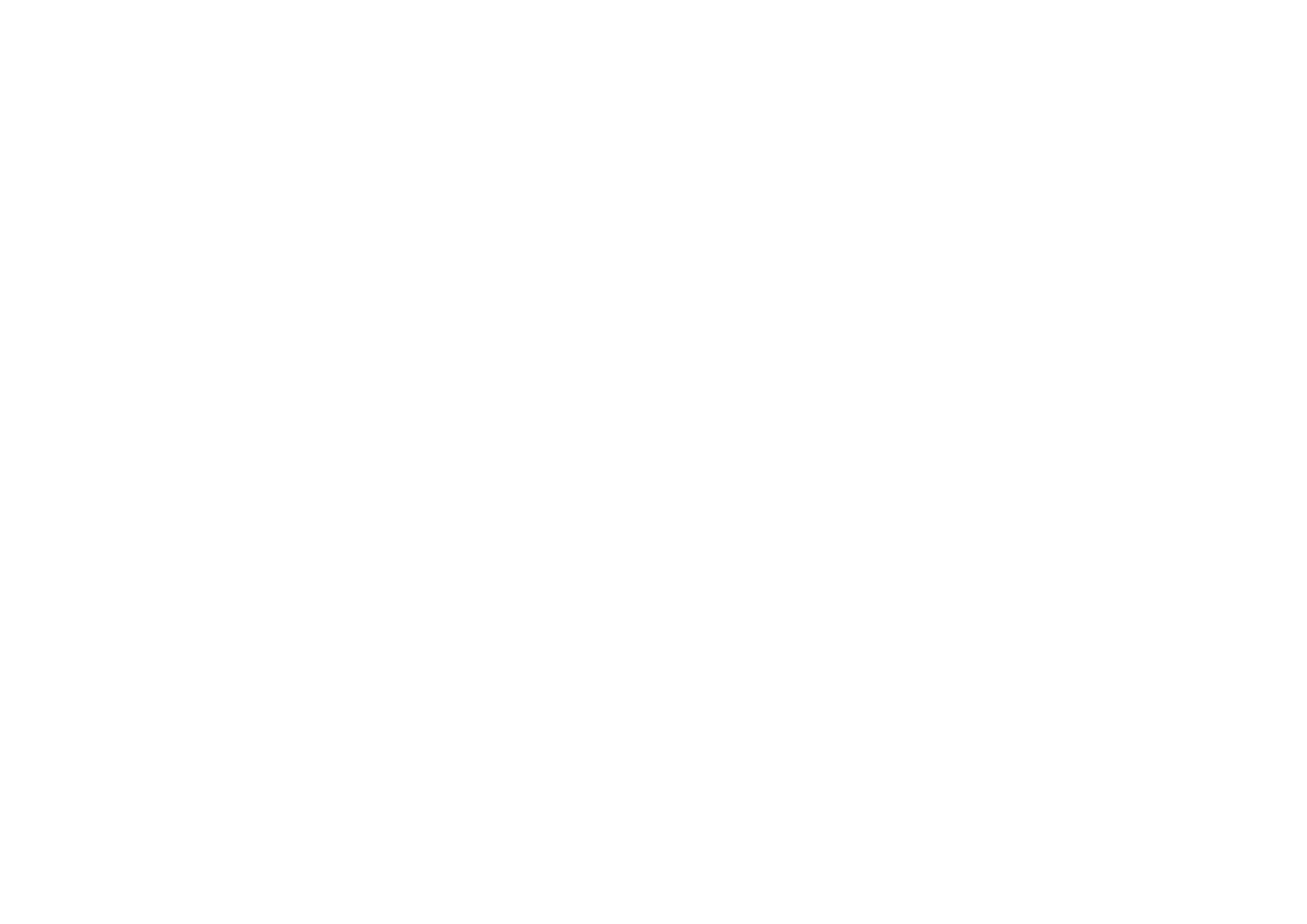## **Appendix 2. Assessment in modules**

| Module        | % Coursework           | %    | % Examination  | $\frac{0}{0}$        | $\%$    |
|---------------|------------------------|------|----------------|----------------------|---------|
|               |                        | Test |                | Practical            | Generic |
| <b>FMD001</b> | Written report 50%     |      | <b>MCQ 50%</b> |                      |         |
| <b>FMD002</b> |                        |      | <b>MCQ 50%</b> | Group                |         |
|               |                        |      |                | <b>Scientific</b>    |         |
|               |                        |      |                | Poster 50%           |         |
| <b>FMD004</b> | Snapshot Article 33.3% |      |                |                      |         |
|               | Poster 33.3%           |      |                |                      |         |
|               | Article 33.4%          |      |                |                      |         |
| BHCS001       | Written report 50%     |      | <b>MCQ 50%</b> |                      |         |
| BHCS002       |                        |      |                | <b>Presentations</b> |         |
|               |                        |      |                | 100%                 |         |
| <b>FMD003</b> | Workbook 50%           |      |                |                      |         |
|               | Essay 50%              |      |                |                      |         |

## Example assessment distribution (For- formative Sum-summative)

| <b>Semest</b><br>er Week      | Exam MCQ       | Written<br>Report | Presentation | Poster                | <b>Workbook</b> | <b>Essay</b>   | i/tRAT                   | Professiona<br>п     |
|-------------------------------|----------------|-------------------|--------------|-----------------------|-----------------|----------------|--------------------------|----------------------|
| S11                           |                |                   |              |                       |                 |                |                          |                      |
| S12                           |                |                   |              |                       |                 |                |                          |                      |
| S13                           |                |                   |              |                       |                 |                |                          |                      |
| S14                           |                |                   |              |                       |                 | For            |                          |                      |
|                               |                |                   |              |                       |                 | BHCS003        |                          |                      |
| S15                           |                |                   |              |                       |                 |                |                          |                      |
| S16                           |                |                   | For BHCS002  |                       |                 |                |                          |                      |
| S17                           |                | For FMD003        |              |                       |                 |                |                          |                      |
| S18                           |                |                   |              | For<br><b>FMD003</b>  |                 |                |                          |                      |
| S19                           |                |                   |              |                       |                 |                |                          |                      |
| S1 10                         | For FMD001     |                   |              |                       |                 |                |                          |                      |
| S1 11                         |                |                   |              | Sum<br><b>FMD 002</b> |                 |                |                          |                      |
| S1 12                         |                |                   | Sum BHCS002  |                       |                 |                |                          |                      |
| S1 13                         |                | Sum FMD001        |              |                       |                 |                |                          |                      |
| S1 14                         |                |                   |              |                       |                 |                |                          |                      |
| S1 15                         | Sum FMD 002    |                   |              |                       |                 |                |                          |                      |
|                               | Sum FMD 001    |                   |              |                       |                 |                |                          |                      |
| S <sub>2</sub> 1              |                |                   |              |                       |                 |                |                          |                      |
| S22                           |                |                   |              |                       |                 |                | For FMD004               |                      |
| S23                           |                |                   |              |                       |                 |                |                          |                      |
| S24                           |                |                   |              |                       |                 |                |                          |                      |
| S25                           |                |                   |              |                       |                 |                |                          |                      |
| S26                           |                |                   | Sum BHCS002  |                       |                 |                |                          |                      |
| S27                           |                |                   |              |                       |                 |                | <b>FMD</b><br>Sum<br>004 |                      |
| S28                           |                |                   |              |                       |                 |                |                          |                      |
| S29                           |                |                   |              |                       |                 | Sum<br>BHCS003 |                          |                      |
| S <sub>2</sub> 10             |                | Sum<br>BHCS001    |              |                       |                 |                |                          |                      |
| S <sub>2</sub> 11             |                |                   |              |                       |                 |                | Sum<br><b>FMD004</b>     |                      |
| S <sub>2</sub> 1 <sub>2</sub> |                |                   | Sum BHCS002  |                       | Sum FMD<br>003  |                |                          |                      |
| $S2$ 13                       |                |                   | Sum FMD004   |                       |                 |                |                          | sum<br><b>FMD004</b> |
| S <sub>2</sub> 14             |                |                   |              |                       |                 |                |                          |                      |
| $S2$ 15                       | Sum<br>BHCS001 |                   |              |                       |                 |                |                          |                      |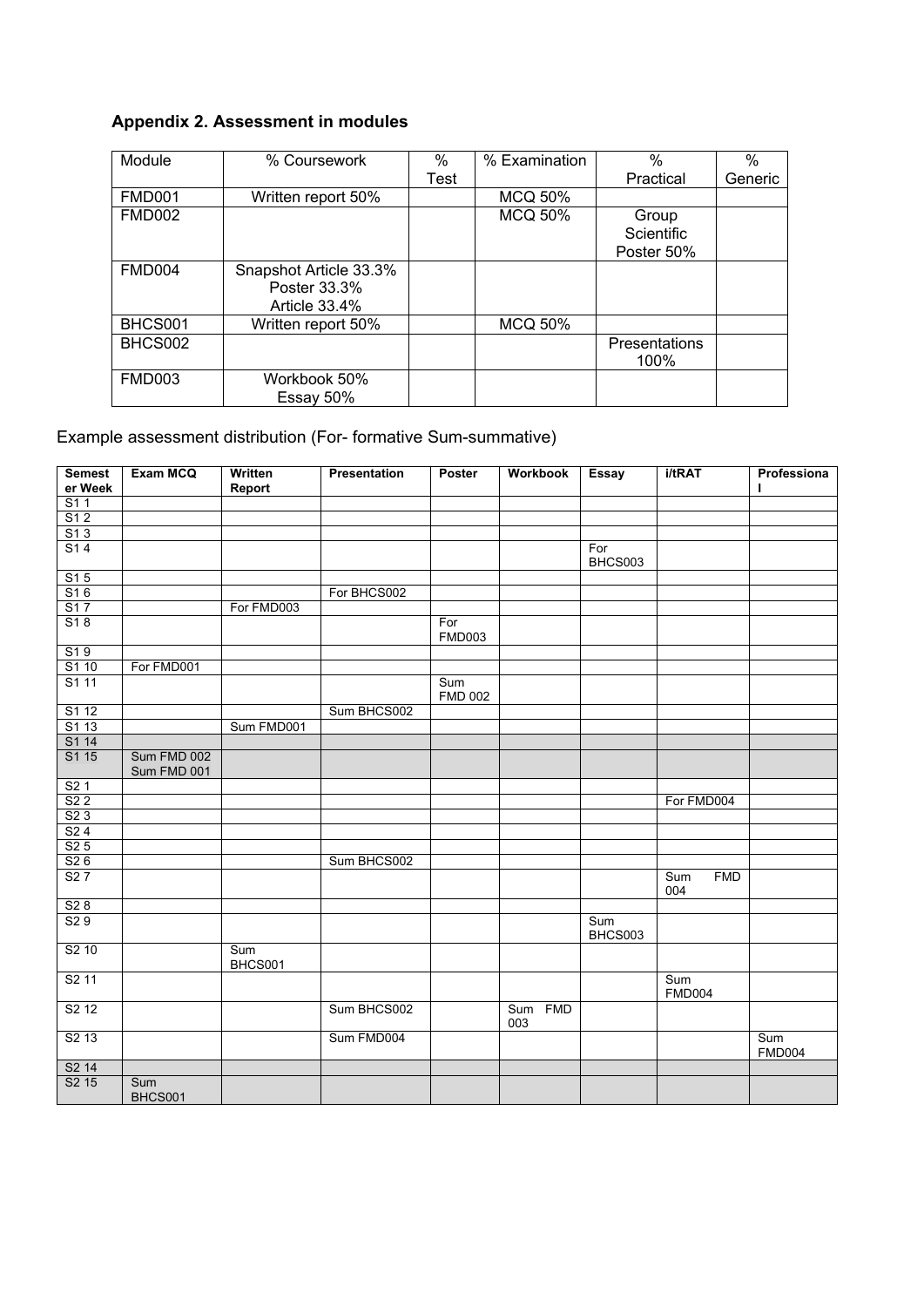#### **Appendix 3. Entry Process for BSc Biomedical Science with Integrated Foundation Year**

BSc (Hons) Biomedical Science with Integrated Foundation Year applications will be processed by central admissions and passed to the SoBS admissions officer for consideration. The programme has progression routes to selected programmes within the Faculty of Health including the Clinical Physiology programme, which has additional non-academic entry requirements. Process 1 below will be followed to ensure that foundation applicants wishing to progress to these professional degrees are able to do so before enrolment.

For applicants who develop a desire to follow one of the professional programmes after enrolment on the foundation programme process 2 will be followed

#### **Process 1. BSc (Hons) Biomedical Science with Integrated Foundation Year Applications Received by UCAS Deadline**

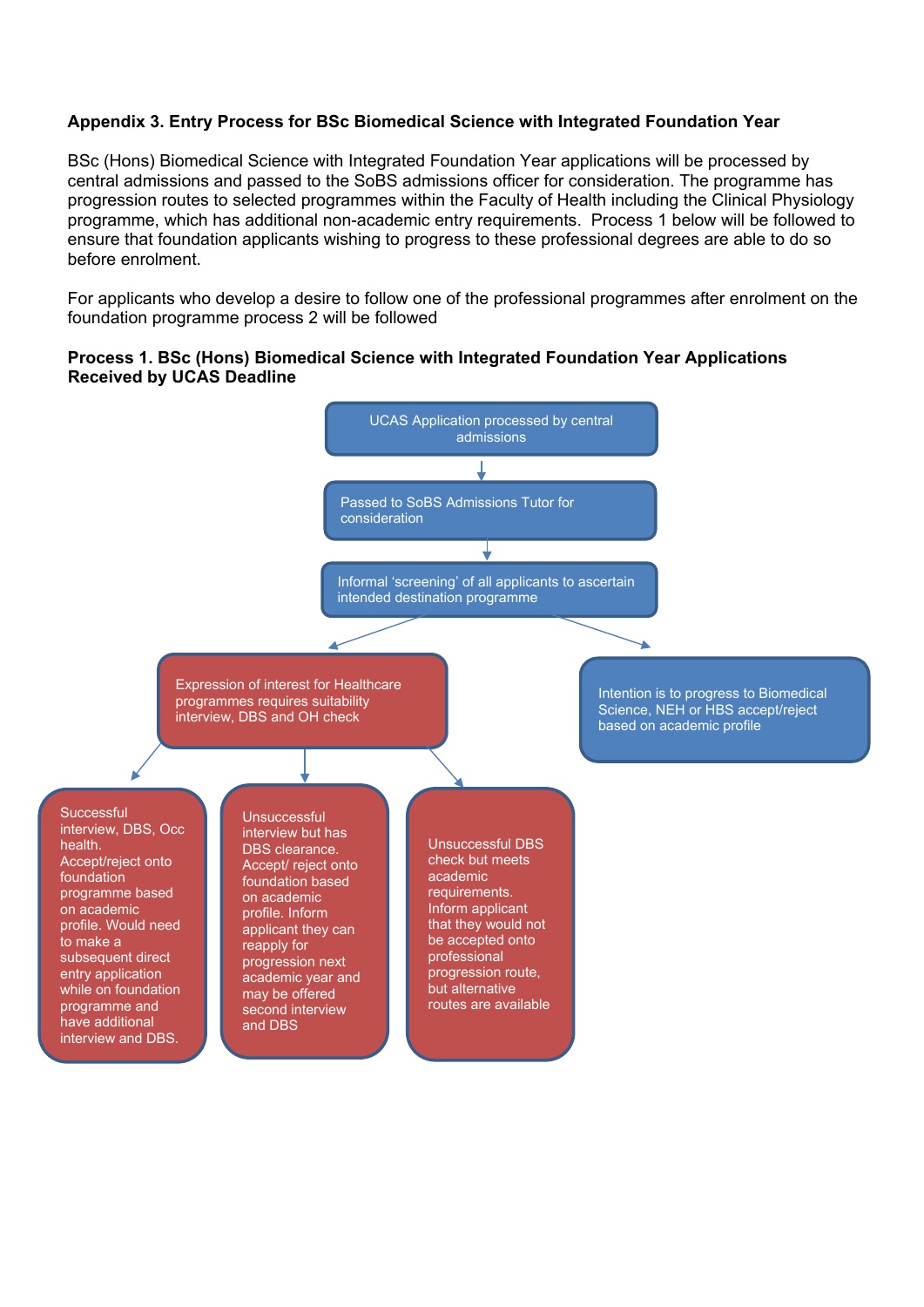#### **Process 2: Progression Process for Applicants Enrolled on the Foundation Programme**

For students already enrolled on BSc (Hons) Biomedical Science with Integrated Foundation Year the following process will be followed to support progression.